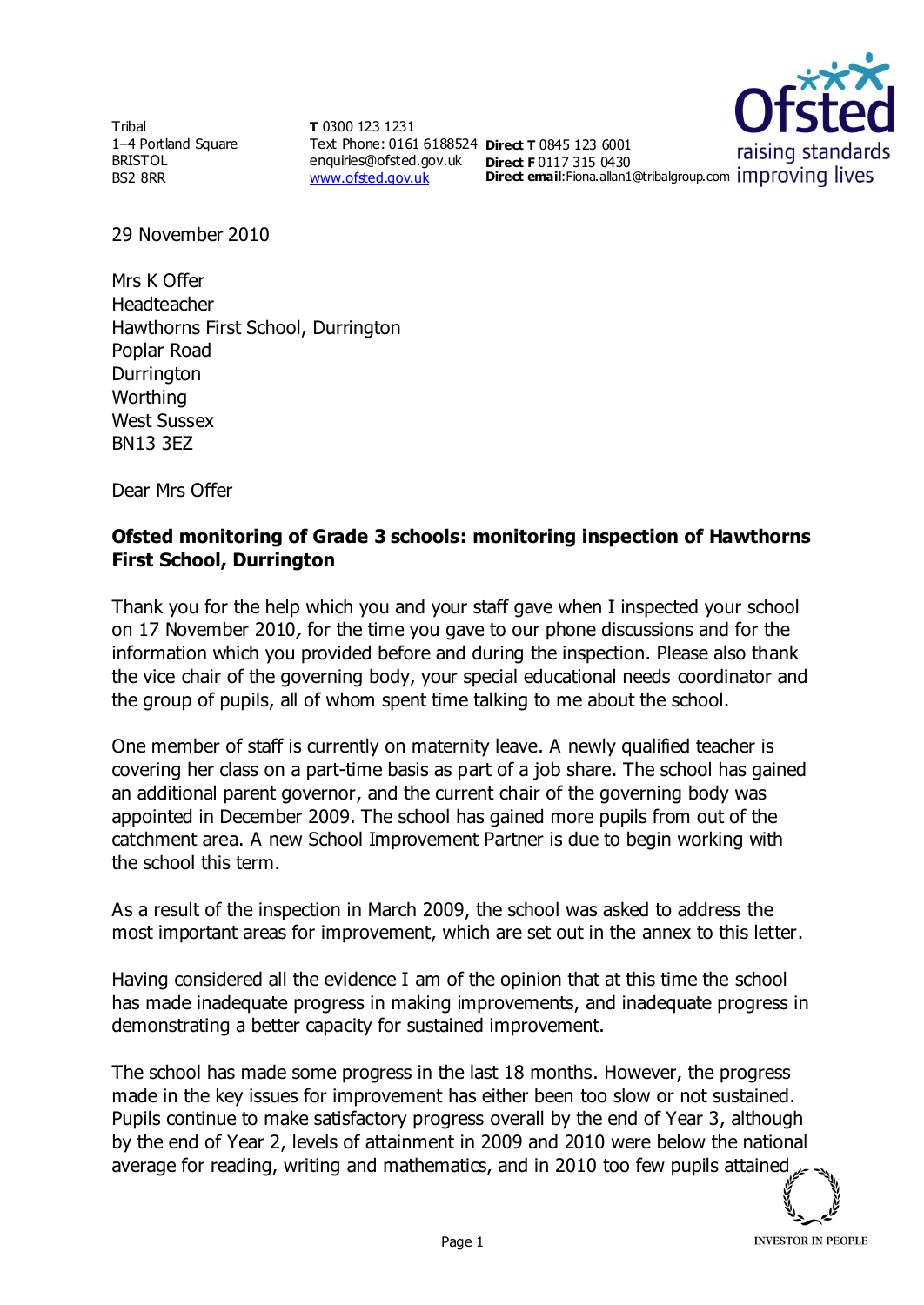

the higher Level 3 in all three subjects. Some of the most vulnerable pupils, including those with special educational needs and/or disabilities, make at least satisfactory and at times good progress. This is because of the quality of intervention and additional support they receive, particularly in mathematics. However, the rate of progress made by other pupils is still no better than satisfactory overall because of weaknesses in teaching and learning. Although, teachers know what constitutes good teaching they have yet to ensure they embed agreed strategies in their daily practice. Strengths observed in teaching include opportunities for pupils to work collaboratively and to experience new learning in a meaningful and enjoyable context. However, teachers are still not checking pupils' progress and learning sufficiently well or frequently enough during lessons. This is leading to limited challenge for some of the most able, and insufficient strategies to support those who at times find learning difficult. There are also missed opportunities for pupils to use information and communication technology to support and enhance their learning. Furthermore, in too many of the lessons observed, teachers did not encourage pupils to practise and develop their basic skills of reading and writing sufficiently well.

While there are examples in the school where the quality of teachers' marking is diagnostic and good, this is still too inconsistent. As a result, too much of teachers' marking does not help to move pupils on with their learning. Some of the pupils say they would welcome more written feedback about how well they are doing and what they could do to improve further. The school has improved and enriched its curriculum and this is leading to pupils enjoying the school and their lessons. The school sets targets for all pupils and tracks and monitors their progress on a regular basis, but these data are not used as well as they could be to help drive up standards. This is partly because teachers are not always held sufficiently to account for the progress made by different groups of pupils in their class and because action and improvement planning do not cross-reference or make enough use of this information. Furthermore, too many pupils are still not aware of their learning targets. This is all impeding the school's efforts in trying to help pupils to achieve as well as they can.

The behaviour of pupils in lessons and around the school continues to be good. The school celebrates good attendance and has been successful in reducing the level of persistent absentees. Absences are followed up on a daily basis, and the school is working hard with parents to help and encourage them to bring their children to school. However, despite signs of improvement last year, levels of attendance are still too low and this is also having a negative impact on the learning and progress of some pupils.

Leaders and managers at different levels in the school are developing and improving their roles, but have yet to work as effectively as they could as a team to help to secure sustained improvements in the school. The quality of teaching and learning is monitored on a termly basis, and more regularly where needed. The school's evidence shows that teaching and learning were stronger last year than is current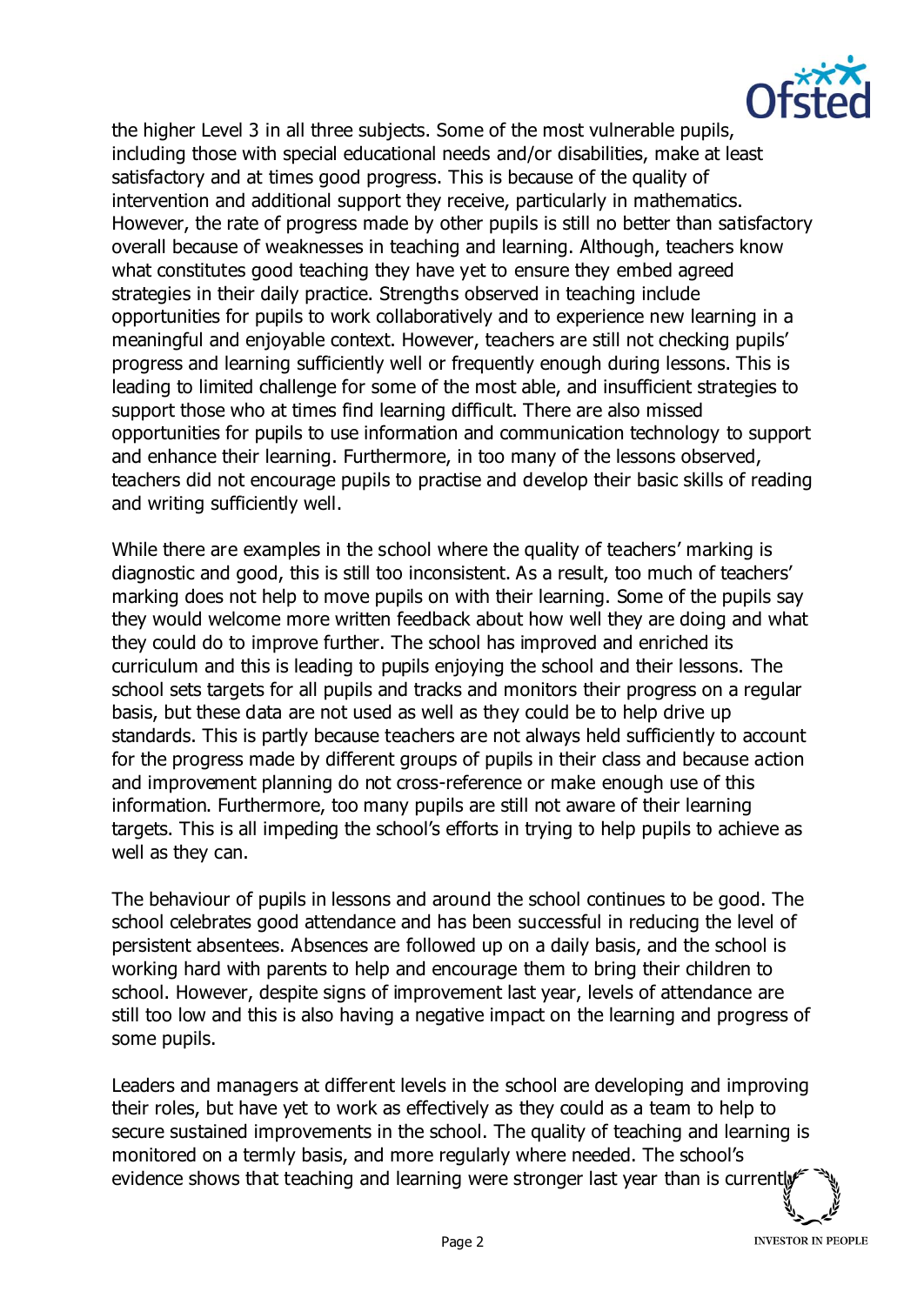

the case. However, lesson observations do not always focus enough on levels of attainment or the progress made by different groups of pupils. The school development plan, although focused on the areas identified for improvement in the previous inspection, has not helped to drive and embed improvement securely enough. This is because some of the supporting documentation such as subject action plans do not specify sufficiently well how actions will impact on pupils' learning and how progress will be measured.

The governing body are developing their role well and are beginning to hold the school more closely to account for the progress made by pupils. However, they have yet to ensure a systematic approach in checking that all statutory requirements are met in full, particularly in terms of communicating to parents and carers the impact of key policies.

The quality and impact of the support provided to the school by the local authority and other partners has been variable. The inclusion support team have provided valuable inset that increased staff's ability of providing vulnerable pupils with appropriate and targeted support. The school has also benefited from support in developing and improving its curriculum and teaching techniques. However, some of this work has yet to impact sufficiently on teaching and learning. The lack of consistency in the support provided to the school by the education welfare service has proved unhelpful in enabling the school to raise levels of attendance sufficiently.

I hope that you have found the inspection helpful in promoting improvement in your school. This letter will be posted on the Ofsted website.

Yours sincerely

Gehane Gordelier **Her Majesty's Inspector**